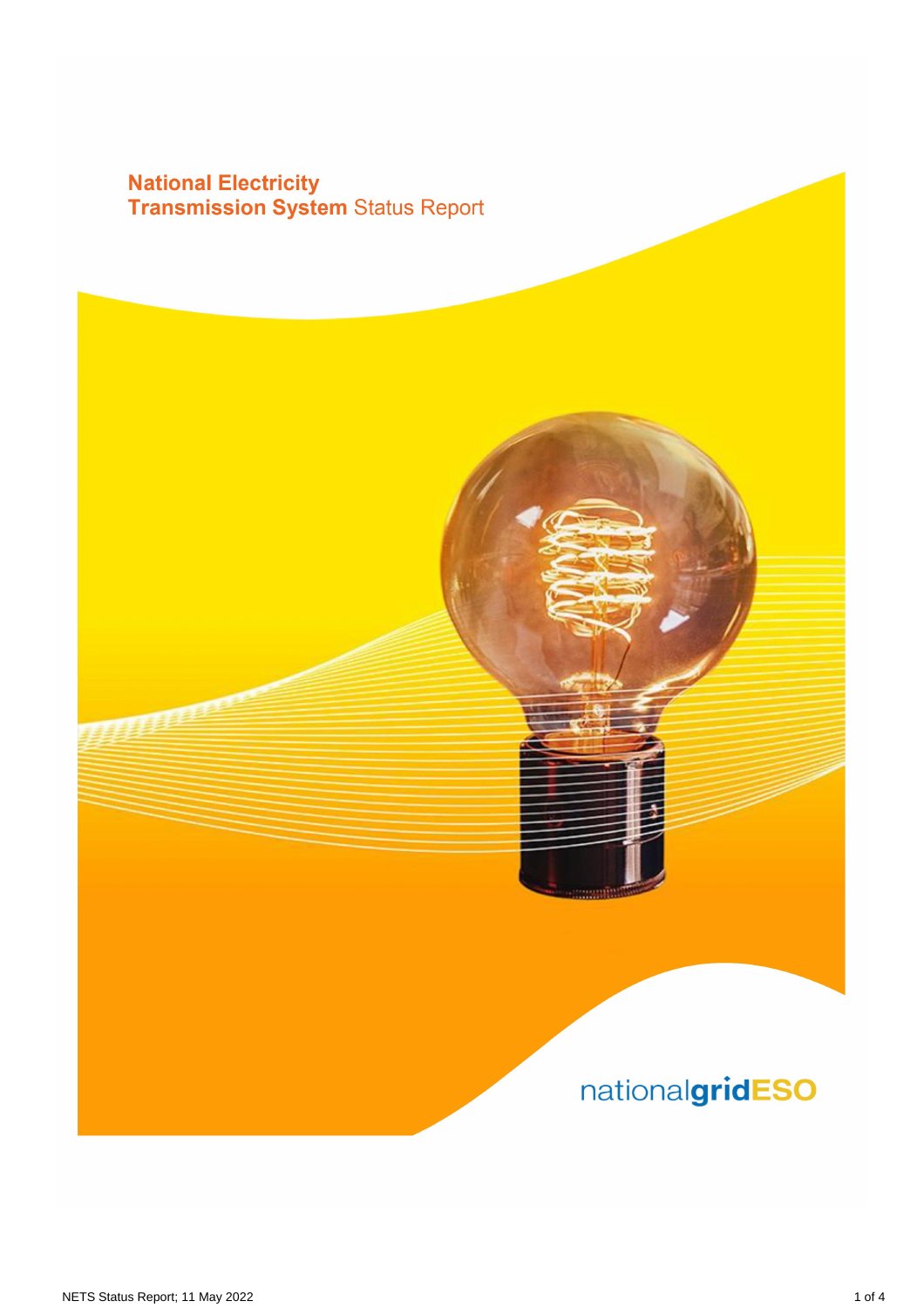#### **National Electricity Transmission System Status Report Wednesday 11 May 2022**

| Today's High Level Risk Status Forecast for the next 24h |  |                |  |  |  |  |
|----------------------------------------------------------|--|----------------|--|--|--|--|
| <b>General Status</b>                                    |  | Voltage        |  |  |  |  |
| Demand                                                   |  | System Inertia |  |  |  |  |
| <b>System Margins</b>                                    |  | Weather        |  |  |  |  |
| Generation                                               |  | Transmission   |  |  |  |  |
| <b>Active Constraints</b>                                |  |                |  |  |  |  |
| <b>System Warning</b>                                    |  |                |  |  |  |  |

| Today's Minimum De-Rated Margin      | 7718.993 (SP 43) |         |
|--------------------------------------|------------------|---------|
|                                      | Generation       | 1500 MW |
| <b>Current BMU Largest Loss Risk</b> | Demand           | 1150 MW |

### **Balancing Costs**

Total: £7944k



| <b>Yesterday's Market Summary</b> |                 |  |  |  |  |
|-----------------------------------|-----------------|--|--|--|--|
| <b>Cash Out Price (Max)</b>       | £119.00 (SP 19) |  |  |  |  |
| <b>Cash Out Price (Min)</b>       | £0.00(SP4)      |  |  |  |  |
| <b>Peak Demand Yesterday</b>      | 32.849 MW       |  |  |  |  |
| <b>Minimum Demand</b>             | 17.807 MW       |  |  |  |  |

**Interconnector**

| <b>Net Transfer Capacity (MWs)</b> |               |        |                        |  |  |  |  |
|------------------------------------|---------------|--------|------------------------|--|--|--|--|
| Today                              | <b>Import</b> | Export | <b>Remarks</b>         |  |  |  |  |
| Netherlands (BritNed)              | 1016          | 1016   | <b>Fully Available</b> |  |  |  |  |
| France (IFA2)                      | 1014          | 1014   | <b>Fully Available</b> |  |  |  |  |
| <b>Belgium (Nemo)</b>              | 1020          | 1020   | <b>Fully Available</b> |  |  |  |  |
| <b>Ireland (EWIC)</b>              | 500           | 1500   | <b>Fully Available</b> |  |  |  |  |
| Northern Ireland (MOYLE)           | 500           | 1500   | <b>Fully Available</b> |  |  |  |  |
| <b>NSL</b>                         | 706           | 706    | Partially Available    |  |  |  |  |
| <b>ElecLink</b>                    | 10            |        | Not yet commissioned   |  |  |  |  |
| <b>France IFA</b>                  | 1000          | 1000   | Partially Available    |  |  |  |  |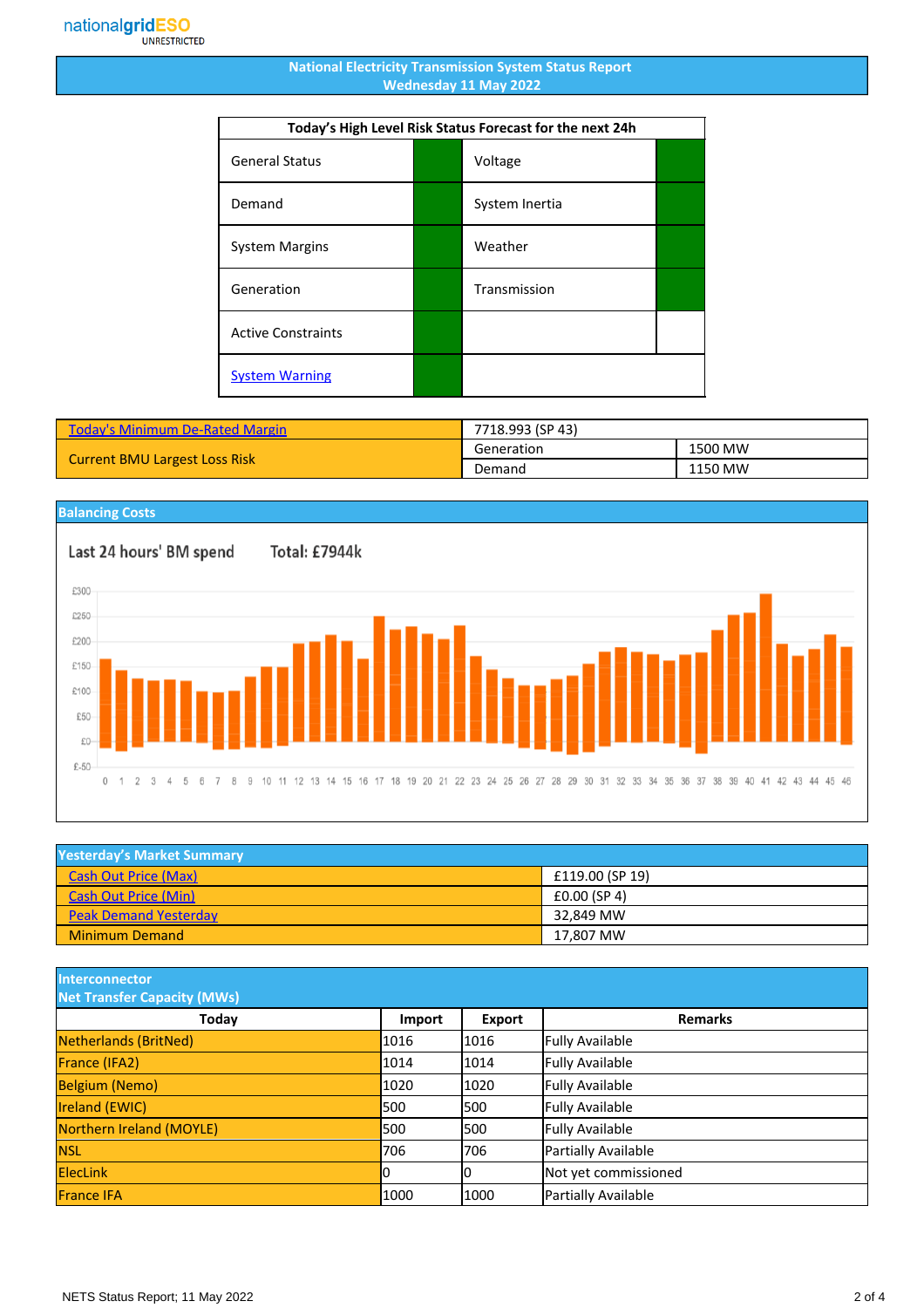

### **Expected embedded generation (MWs)**

| <b>Embedded Generation Forecast</b> |                  |                      |                |         |                |                 |                      |                |                |                |       |                         |                      |       |       |                         |       |                         |
|-------------------------------------|------------------|----------------------|----------------|---------|----------------|-----------------|----------------------|----------------|----------------|----------------|-------|-------------------------|----------------------|-------|-------|-------------------------|-------|-------------------------|
|                                     |                  | 09-MAY-2022<br>05:00 | 08:00          | 12:00   | 17:00          | 21:00           | 10-MAY-2022<br>00:00 | 05:00          | 08:00          | 12:00          | 17:00 | 21:00                   | 11-MAY-2022<br>00:00 | 05:00 | 08:00 | 12:00                   | 17:00 | 21:00                   |
| Solar (MW)                          |                  | 11.                  | 2020           | 6550    | 2510           | 3               | $\overline{0}$       | $ 0\rangle$    | 1050           | 4740           | 4460  | 16                      | lo.                  | io.   | 841   | 3409                    | 3307  | $ 0\rangle$             |
| Wind (MW)                           |                  | 1769                 | 2061           | 2960    | 3556           | 3114            | 2667                 | 2254           | 2698           | 3810           | 3644  | 2622                    | 2881                 | 2789  | 2980  | 3218                    | 2858  | 1563                    |
|                                     | <b>STOR (MW)</b> | 10                   | $\overline{0}$ | $\circ$ | $\overline{0}$ | 10              | $\mathbf{0}$         | ۱O.            | $\overline{0}$ | $\overline{0}$ | 10    | $\overline{\mathbf{0}}$ | lo.                  | 0     | 10.   | $\overline{\mathbf{0}}$ | ۱٥.   | $\overline{\mathbf{0}}$ |
|                                     |                  |                      |                |         |                |                 |                      |                |                |                |       |                         |                      |       |       |                         |       |                         |
| <b>Total (MW)</b>                   |                  | 1770                 | 4081           | 9510    | 6066           | 3117            | 2667                 | 2254           | 3748           | 8550           | 8104  | 2628                    | 2881                 | 2789  | 3821  | 6627                    | 6165  | 1563                    |
|                                     |                  |                      |                |         |                |                 |                      |                |                |                |       |                         |                      |       |       |                         |       |                         |
|                                     | 12,000           |                      |                |         |                |                 |                      |                |                |                |       |                         |                      |       |       |                         |       |                         |
|                                     |                  |                      |                |         |                |                 |                      |                |                |                |       |                         |                      |       |       |                         |       |                         |
|                                     |                  |                      |                |         |                |                 |                      |                |                |                |       |                         |                      |       |       |                         |       |                         |
|                                     | 10,000           |                      |                |         |                |                 |                      |                |                |                |       |                         |                      |       |       |                         |       |                         |
|                                     |                  |                      |                |         |                |                 |                      |                |                |                |       |                         |                      |       |       |                         |       |                         |
|                                     |                  |                      |                |         |                |                 |                      |                |                |                |       |                         |                      |       |       |                         |       |                         |
|                                     | 8,000            |                      |                |         |                |                 |                      |                |                |                |       |                         |                      |       |       |                         |       |                         |
|                                     |                  |                      |                |         |                |                 |                      |                |                |                |       |                         |                      |       |       |                         |       |                         |
|                                     |                  |                      |                |         |                |                 |                      |                |                |                |       |                         |                      |       |       |                         |       |                         |
| Embedded Generation / MW            |                  |                      |                |         |                |                 |                      |                |                |                |       |                         |                      |       |       |                         |       |                         |
|                                     | 6,000            |                      |                |         |                |                 |                      |                |                |                |       |                         |                      |       |       |                         |       |                         |
|                                     |                  |                      |                |         |                |                 |                      |                |                |                |       |                         |                      |       |       |                         |       |                         |
|                                     |                  |                      |                |         |                |                 |                      |                |                |                |       |                         |                      |       |       |                         |       |                         |
|                                     | 4,000            |                      |                |         |                |                 |                      |                |                |                |       |                         |                      |       |       |                         |       |                         |
|                                     |                  |                      |                |         |                |                 |                      |                |                |                |       |                         |                      |       |       |                         |       |                         |
|                                     |                  |                      |                |         |                |                 |                      |                |                |                |       |                         |                      |       |       |                         |       |                         |
|                                     |                  |                      |                |         |                |                 |                      |                |                |                |       |                         |                      |       |       |                         |       |                         |
|                                     | 2,000            |                      |                |         |                |                 |                      |                |                |                |       |                         |                      |       |       |                         |       |                         |
|                                     |                  |                      |                |         |                |                 |                      |                |                |                |       |                         |                      |       |       |                         |       |                         |
|                                     |                  |                      |                |         |                |                 |                      |                |                |                |       |                         |                      |       |       |                         |       |                         |
|                                     | 0                |                      |                |         |                |                 |                      |                |                |                |       |                         |                      |       |       |                         |       |                         |
|                                     | 25-APR-<br>2022  | 05:00                | 08:00          | 12:00   | 21:00<br>17:00 | 26-APR-<br>2022 |                      | 05:00<br>08:00 |                | 12:00          | 17:00 | 21:00                   | 27-APR-<br>2022      | 05:00 | 08:00 | 12:00                   | 17:00 | 21:00                   |
|                                     |                  |                      |                |         |                |                 |                      |                |                |                |       |                         |                      |       |       |                         |       |                         |

| <b>Weather</b>                                                                                                 | Source                                                                                                               | <b>Commentary</b>                                                                                                                                                                                                                                                                                                                                                                                                                          |
|----------------------------------------------------------------------------------------------------------------|----------------------------------------------------------------------------------------------------------------------|--------------------------------------------------------------------------------------------------------------------------------------------------------------------------------------------------------------------------------------------------------------------------------------------------------------------------------------------------------------------------------------------------------------------------------------------|
| Latest forecast<br>(Summary)                                                                                   | <b>Met Office</b><br><b>SEPA</b><br><b>Natural</b><br><b>Resources</b><br><b>Wales</b>                               | Today:<br>Spells of rain, heavy at times, for Wales and much of England this morning, rain then<br>clearing to sunny spells from all but the far east and southeast later. Sunny spells for<br>Scotland and Northern Ireland, but also some showers.<br>Tonight:<br>A fine end to the day for many, any early evening rain in the southeast soon clearing.<br>Dry with clear spells for many overnight, but some showers in the northwest. |
| <b>General Weather</b><br><b>Concerns</b><br>e.g. wind, rain, snow,<br>flooding, GB Weather<br><b>Warnings</b> | <b>Met Office</b><br>Weather<br><b>Warnings</b><br><b>SEPA</b><br><b>Natural</b><br><b>Resources</b><br><b>Wales</b> | <b>UK Weather Warnings</b><br>No weather warnings are in force for the UK.<br><b>Flood Warnings</b><br>No flood warnings are currently in force for England.<br>No flood warnings are currently in force for Scotland.<br>No flood warnings are currently in force for Wales.                                                                                                                                                              |

 *Contains public sector information licensed under the Open Government Licence v1.0*